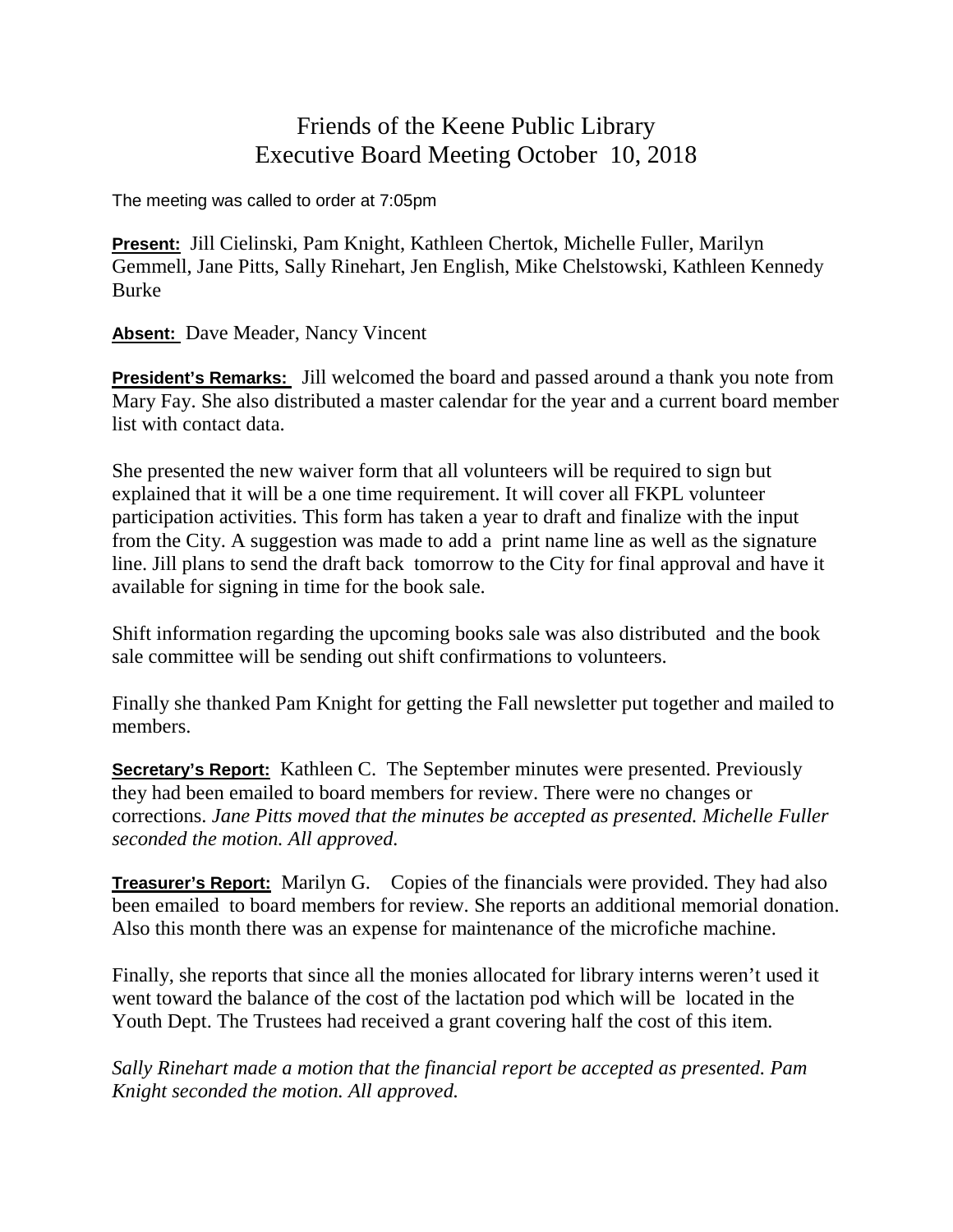## **Trustees Report:** No report

**Director's Report:** Jill (for Nancy) reports that Bartlett Tree service has begun the root work needed to protect the trees and landscape on the West St. side of the project. Also she notes that the arborist confirmed the need for the removal of the two sugar maples on the West St. side due safety concerns. They are at the end of their lifespan and aren't safe to leave.

The Trustees are going to look into the possibility of using some of the wood from those trees for something in the new space.

**Project Update:** Jane reports that Engelberth is working with NGM regarding the Bus stop cut out that will be on West St.

Recognition letters were sent out asking donors to indicate how they would like to be listed on the donor wall.

Also, a chair type has been chosen for the Temple Room in Heberton Hall.

Pam K. reports that the Dedication committee is currently planning for the dedication to occur on either January 13 or February 10, 2019.

The date will be finalized closer to knowing the exact completion date of the renovation project.

Further, she reports there will also be a celebration on February 28,2019. This date will coincide with 120th anniversary of the library being located in its current building. At that time the Time Capsule will be presented and there will be various performances from local groups.

**Book Sale Committee:** Kathleen C. The donation bin was closed as of September 30th and signs posted indicating a probable return in January 2019 when we're able to use our new space in the library. A laminated sign was also posted on the outside book return bin to indicate that book donations can't be put in that bin.

Tomorrow 10/11/18 will be the final pricing day before the book sale with 80-100 boxes of books to be priced.

As noted volunteer sign up for the sale are complete and confirmations to go out via email or phone calls.

Of note, The County will allow us to store our empty boxes in the storage rooms until we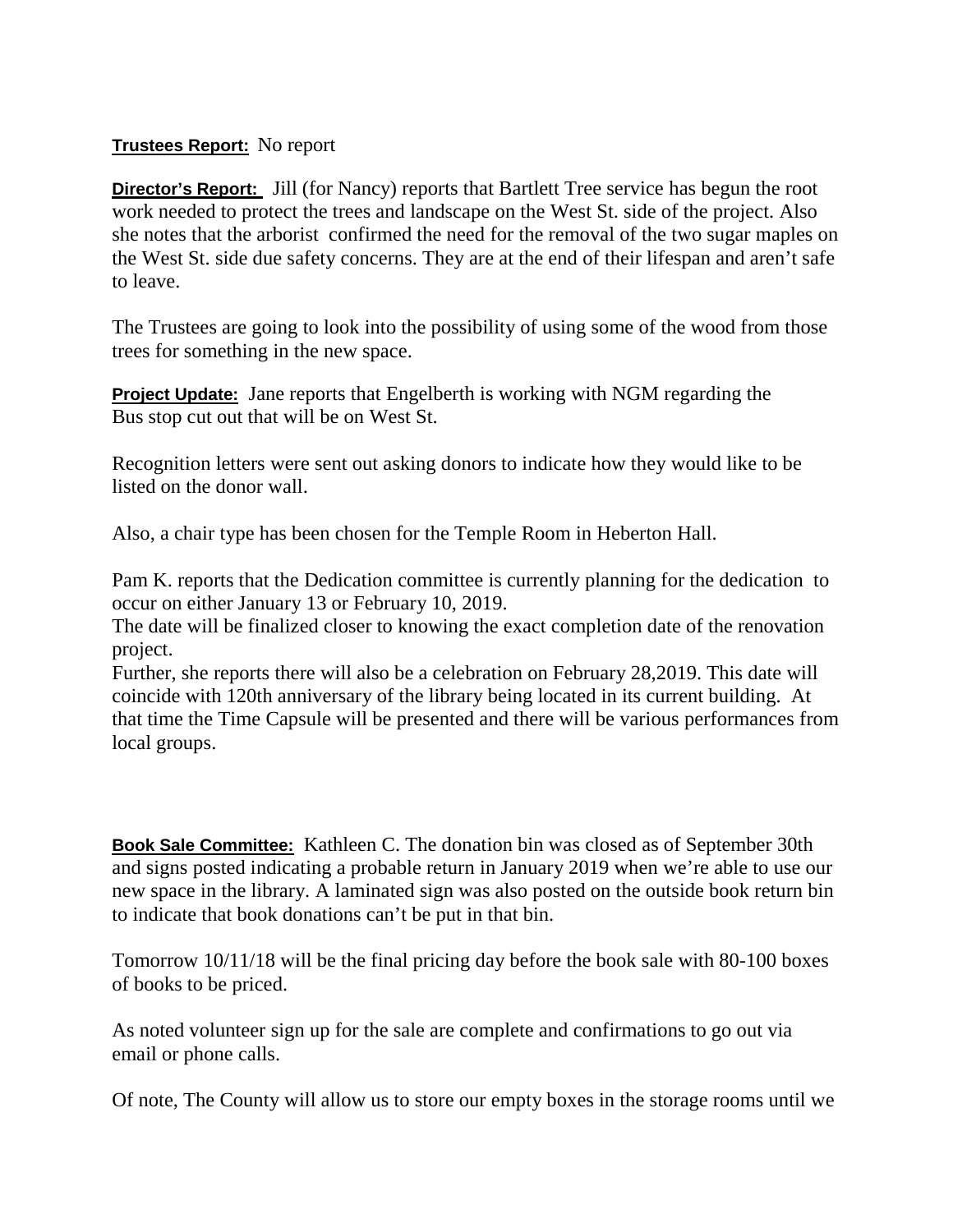access our new space.

The book sale committee was taken on a tour of our new space under the connector and layout diagrams have been provided to us from Engelberth. After the sale we can begin to plan/design how we'd like to layout the space and see what items we may need to purchase to process our donations in the future as well as some office space file cabinets for our records etc.

Also reported was the current transfer station requirements for recycling of paper and hard cover books. Soft cover may be recycled as paper but hard cover books need to be kept separate and will need a separate transport from what is currently done at the library to the transfer station. The book sale committee will look to address this once we're in our new space.

**Newsletter Committee:** Pam will be looking for articles for the Winter newsletter and will be asking for one on the lactation pod among other topics.

**Membership:** Marilyn reports that there were a total of 102 donations in the year 2017. This year to date 88 membership donations have been received. There are 4 new memberships noted; 11 donors have given twice this year and since the annual appeal letter sent in June 38 donations were received.

**Other Business:** Sally is doing some research related to the collection of Life Magazines that the library has offered us. She will continue to follow up on possible sale options and report back as she has more information. The board will then consider whether to move forward in offering them for sale in some manner.

Jill reports that enough of the board felt positive about accepting Jen Alexander's offer of the catered dinner she purchased at the Stonewall Farm Art auction. She has contacted Jen to accept her offer. Final details about where and when will be shared with the board when available.

Jill next asked the board to consider Will Collins as a potential new FKPL board member. Will is currently an active book sale committee member and is felt to be an excellent candidate to join the board. He is the supply manager at the Badger Company and has brought other Badger employees into our volunteer pipeline. He lives in Keene. The board concurred unanimously that Jill should approach Will about joining the board.

Paul as head of the finance committee will schedule a finance committee meeting after the upcoming book sale.

Of note it was mentioned that the time capsule deadline for item suggestions has been extended. The FKPL is planning on offering some of our newsletters as well as